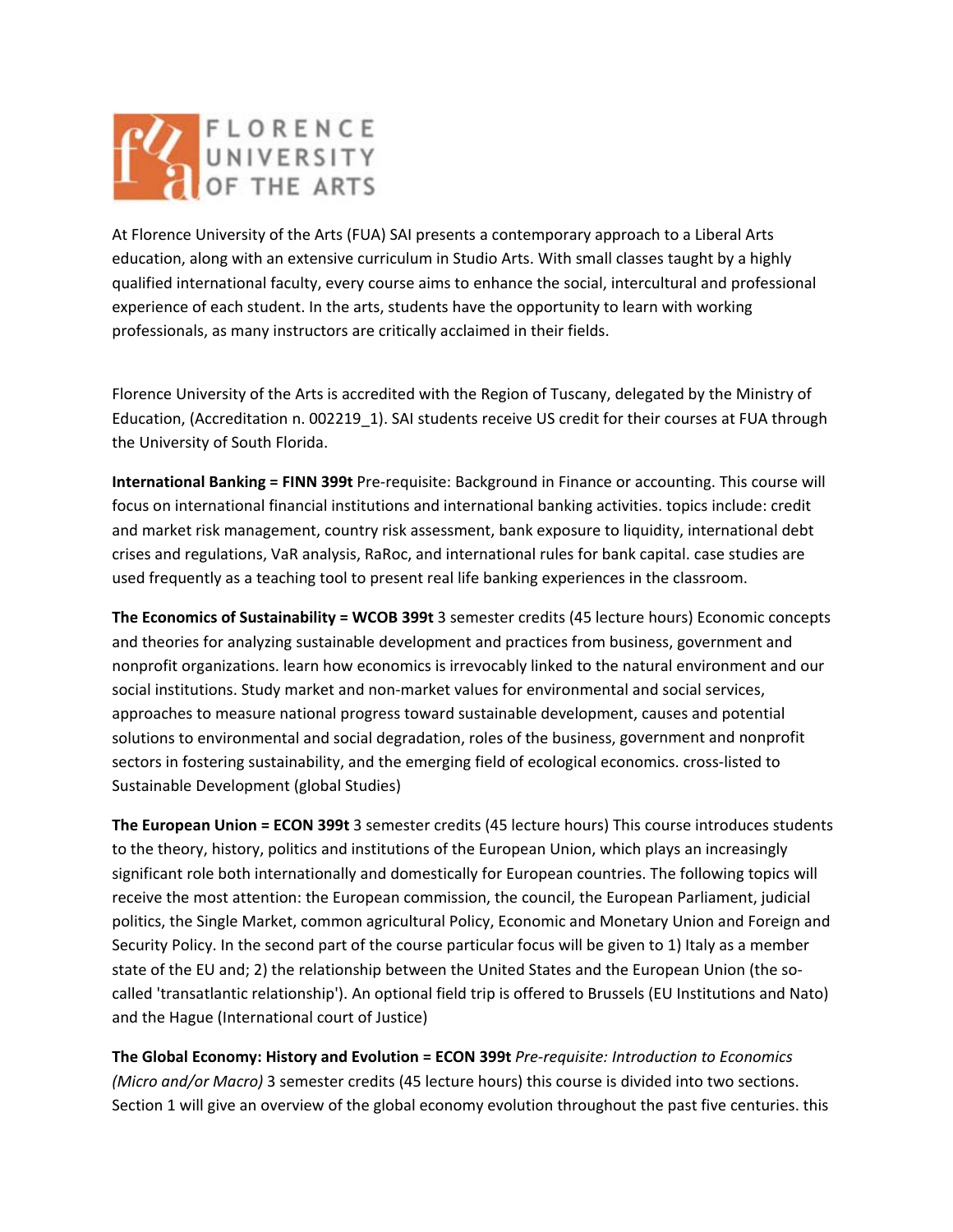section will discuss the emergence of the New World Economy and examine the integration of product, labor and capital markets. Section 2, using micro and macroeconomic analysis tools, will look at the catalysts for and obstructers of market integration, and the impact of globalization on the economy and welfare of nations. topics discussed will include: the role of international institutions such as the IMF and Wto, the impact of changing economic environments on competitive strategy, the emerging trade blocs (European Union, NaFta), the fluctuation of exchange rates, and the emergence of new markets.

**Microeconomics = ECON 3033** This course investigates the economic forces behind pricing and production decisions, wages, labor market structure and distribution of income. The emphasis will be on the contemporary economic institutions of EU countries (in comparison with those of North America) and the application of microeconomic theory to current economic problems.

**Macroeconomics = ECON 3133** 3 semester credits (45 lecture hours) this course presents an analysis of contemporary economic institutions and the application of macro‐economic theory to current economic problems. the emphasis will be on the countries of the European Union (with comparative reference to North America). the course will give a broad but detailed overview of economic theories for determining national income, governmental monetary and fiscal policy, the role of money and the banking system, international trade and the determination of foreign exchange rates.

**International Management = MGMT 4583** *Pre‐requisite: Introduction to Management or equivalent.* 3 semester credits (45 lecture hours) this course is geared towards students interested in international business ventures and partnerships. Management, leadership, human resource management, organizational skills and strategy will all be analyzed from a cross‐cultural business perspective. the class will focus on strategies adapting managerial skills across cultures. guest lecturers and on‐site visits to international business ventures form an integral part of the course.

**Business Strategy = MGMT 399t** 3 semester credits (45 lecture hours) this course introduces the concept of business strategy on both internal and international levels. covered topics include economic and market analysis, market entry, contracting with intermediaries, investment, strategic alliances, and internal organization of businesses. Students will be expected to simulate individual strategies based on case studies.

**Ethics in Business = MGMT 4243** BU ER EB 400 Ethics in Business 3 semester credits (45 lecture hours) This course focuses on the role and significance of ethics in commerce and entrepreneurship, the role of business in society and the nature of corporate responsibility. The question of how ethics can redirect and humanize the economy through values of democracy and the practice of corporate responsibility versus the impact of unregulated "laissezfaire" capitalism will be analyzed in the context of the present global economic situation.

**Greenmapping Family Run Business in Italy = MGMT 399t** 3 semester credits (45 lecture hours) this unique course offers the dynamic opportunity to greenmap the family run businesses on the Italian landscape. the greenmapping concept, that is the geographic tool used as a social collaborative to raise awareness of particular issues, will enable students to not only analyze the family initiative and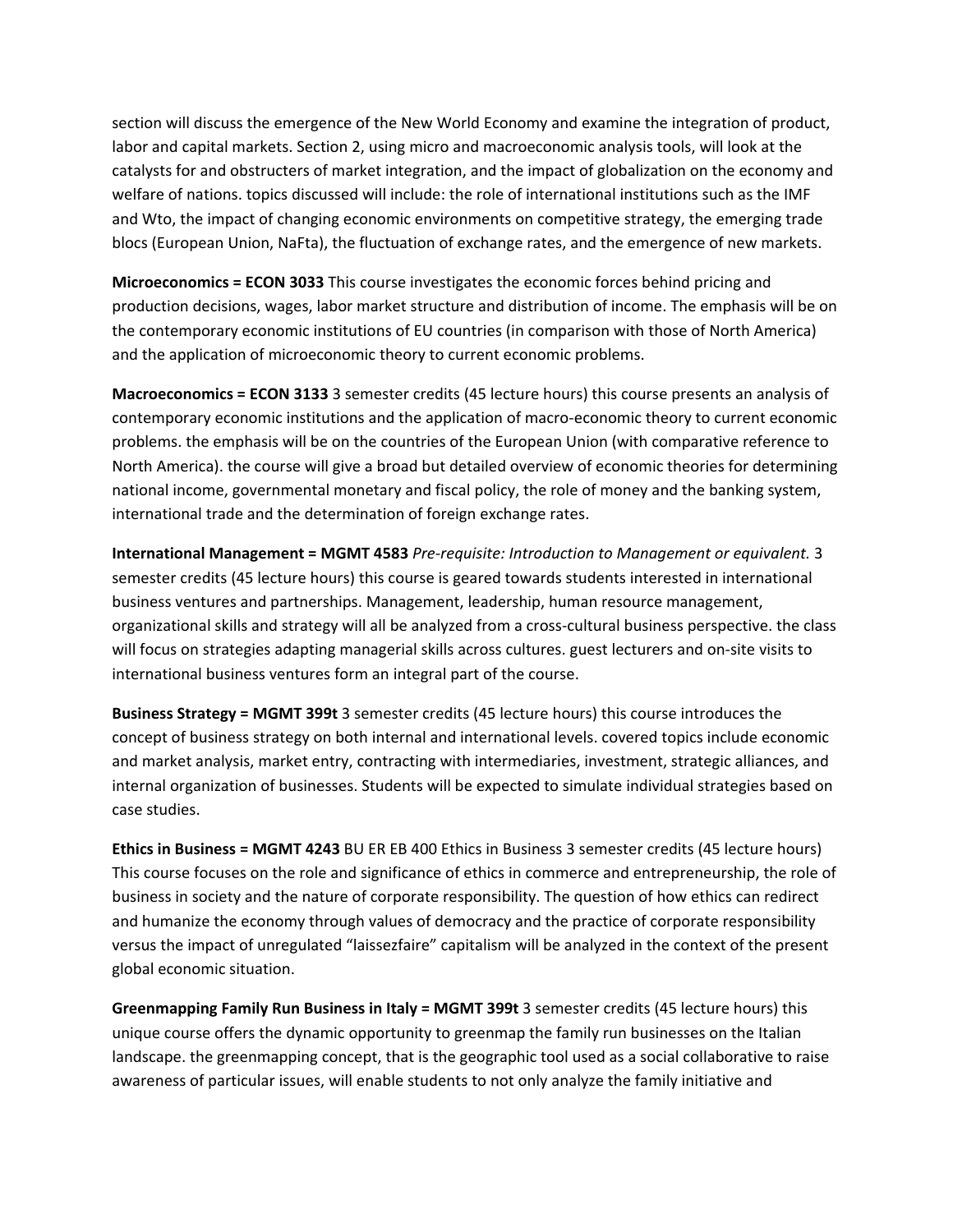entrepreneurial strategies (whether on a small, large, artigianal, or industrial level) but to track similarities, divergences, and development evidenced on a larger scale by geographical coordinates.

**Human Resource Management = MGMT 399t** the purpose of this course is to provide an overview of human resources management, with particular emphasis in human resource planning and strategy, personnel selection, equal employment opportunity, training, performance appraisal, compensation, and contemporary issues. the course has been developed for the those whose job requires managing people in a global environment according to the traditional HR. topics covered include: human resource planning, job analysis, recruitment, personnel selection, performance, employee turnover, the importance of HR in an industry like the hospitality sector, ethics and practices within personnel,

**International Marketing = MKTG 4633** *Pre‐requisite: Intro to Marketing or equivalent.* 3 semester credits (45 lecture hours) this course expands on the main principles of marketing by exploring the strategic implications of marketing in different countries and cultures; identifying specific marketing techniques and modifications necessary to accommodate cultural differences. topics include: global marketing, marketing planning, segmentation, culture and business customs, political and legal factors and restraints, economical and technological development and the international monetary system.

**Fashion Marketing = MKTG 399t** 3 semester credits (45 lecture hours) this course is an introduction to marketing and merchandising concepts in fashion retail, with an emphasis on the apparel and accessory industry in Italy. Students learn terminology specific to the field and how to forecast trends. other topics include: visual merchandising, planning, advertising, roles and components of the primary and secondary markets, different forms of in-store and non-store retail, consumer behavior and profiles, information systems, store location and design, and assessing the quality/cost equation of products. on‐ site visits to fashion retailers, buyers and trade fairs in Florence and Milan are an integral part of this course.

**Strategic Luxury Brand Management = MKTG 399t** Covers the organization of activities related to the introduction, promotion, and optimization of brands that distinguish themselves from competitors. Examined issues will cover brand equity, business and marketing strategies, conducting market and consumer satisfaction surveys, product development, optimizing management of existing products, brand expansion, and optimizing the marketing mix. Prerequisites: Introduction to Marketing or equivalent.

**E‐Marketing for Hospitality Industry = MKTG 399t** 3 semester credits (45 lecture hours) an in‐depth study of Internet Web site hosting for tourism managers, including a detailed examination of the current practices of on‐line tourism marketing and tourism destination management systems. covered topics include advanced course investigating sales tactics and procedures used in hospitality sales environment, the practical application role plays and skills practice, and planning and managing ecommerce for hospitality global distribution systems including major opportunities, limitations, issues and risks from managerial perspectives Prerequisite: Hospitality Marketing or equivalent

**The Marketing Mix: Product, Price, Place and Promotion = MKTG 399t** 3 semester credits (45 lecture hours) this course discusses and analyzes major marketing themes and concepts. the course will focus